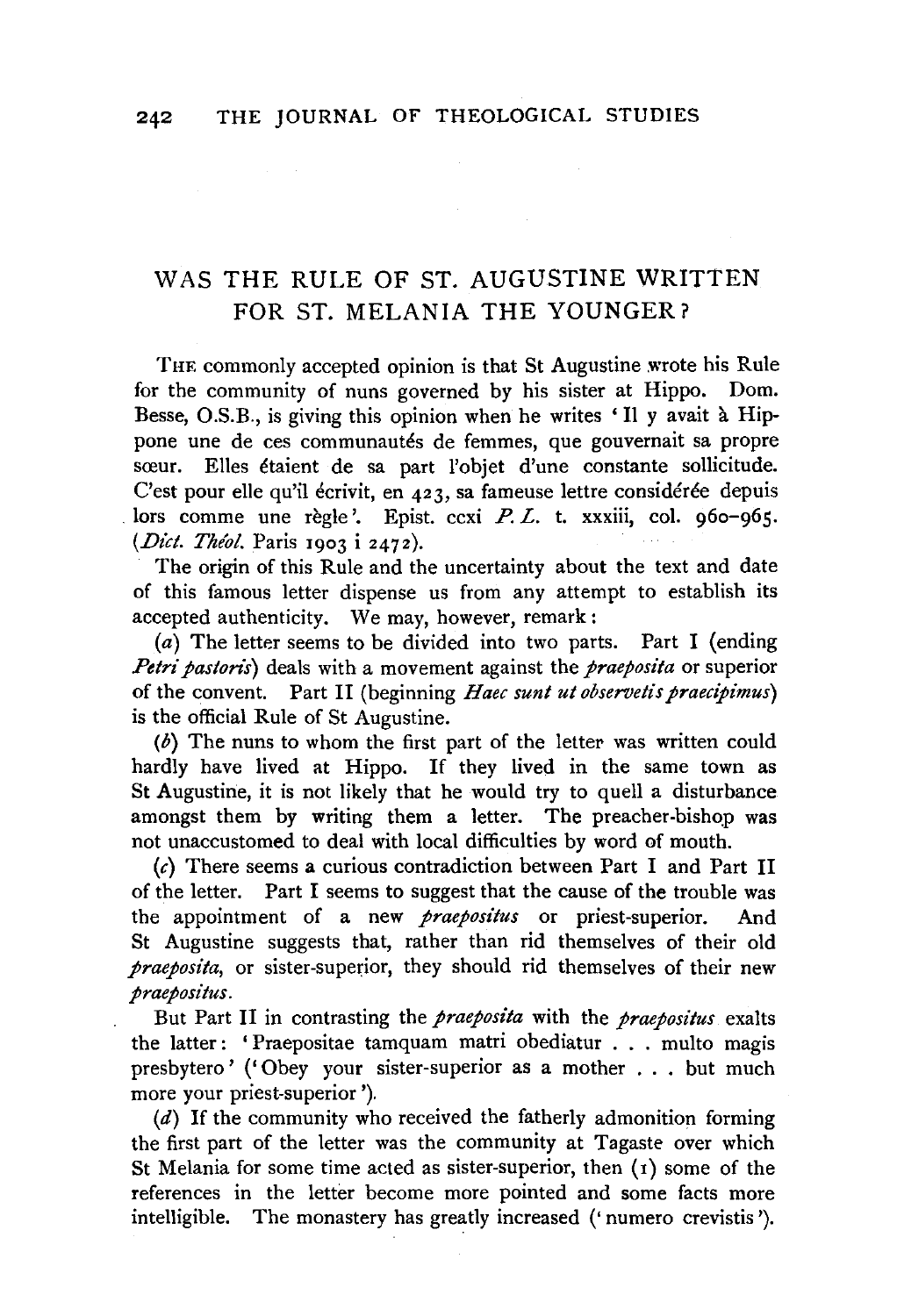This great increase has been due to the Sister-superior ('sub ilia estis eruditae; sub ilia velatae; sub ilia multiplicatae '). (2) A reason is given why St Augustine living at Hippo should write to nuns living at Tagaste. (3) We are not at a loss to know why St Melania finally left for Egypt about 417.

Yet, on the other hand, it may be difficult to see how St Melania could be said to 'have been many years' in their midst (' praeposita, qua in monasterio illo per tam multos annos perseverante ').

(e) If the first part of the letter has, as we believe, no organic unity with the second part, that is if we may look on Part I as a private letter and Part II as a definite Rule, we are at liberty to discuss the origin of the Rule on its own merits.

### PROOFS THAT ST AUGUSTINE PROBABLY WROTE HIS RULE FOR ST MELANIA THE YOUNGER.

We have said 'probably wrote' &c. In matters where evidence is so lacking it would be wrong to claim certainty.

(i) The genealogy of Melania is as follows:

### VALERIVS MAXIMVS

m.

ANTONIA MELANIA (the Elder)'

# |<br>|<br>|VALERIVS PVBLICOLA

#### m.

### ALBINA (d. of Caeionius Albinus, Pontiff of Vesta)

|<br>MELANIA THE YOUNGER (382-439).

The chronology of Melania is as follows :

383. Melania the Younger born in Rome.

397· Marries Valerius Severius Pinianus.

402. Melania the Elder leaves Jerusalem and comes to Rome.

403. Melania the Elder in Africa with St Augustine.

Melania the Younger wishes to become poor.

404. Publicola, her father, dies. Melania the younger undertakes an ascetic life.

405. Palladius and Cassian stay with Melania the Younger in Rome.

Melania the Elder dies.

408. Pinian and Melania leave Rome; in Africa with St Augustine. :

409. Melania founds monasteries for men and women at Tagaste.

417. Pinian and Melania leave Tagaste for Egypt and Palestine.

418. Melania writes to St Augustine about Pelagius.

St Augustine replies by ' De Gratia Christi et Peccato Qriginali '.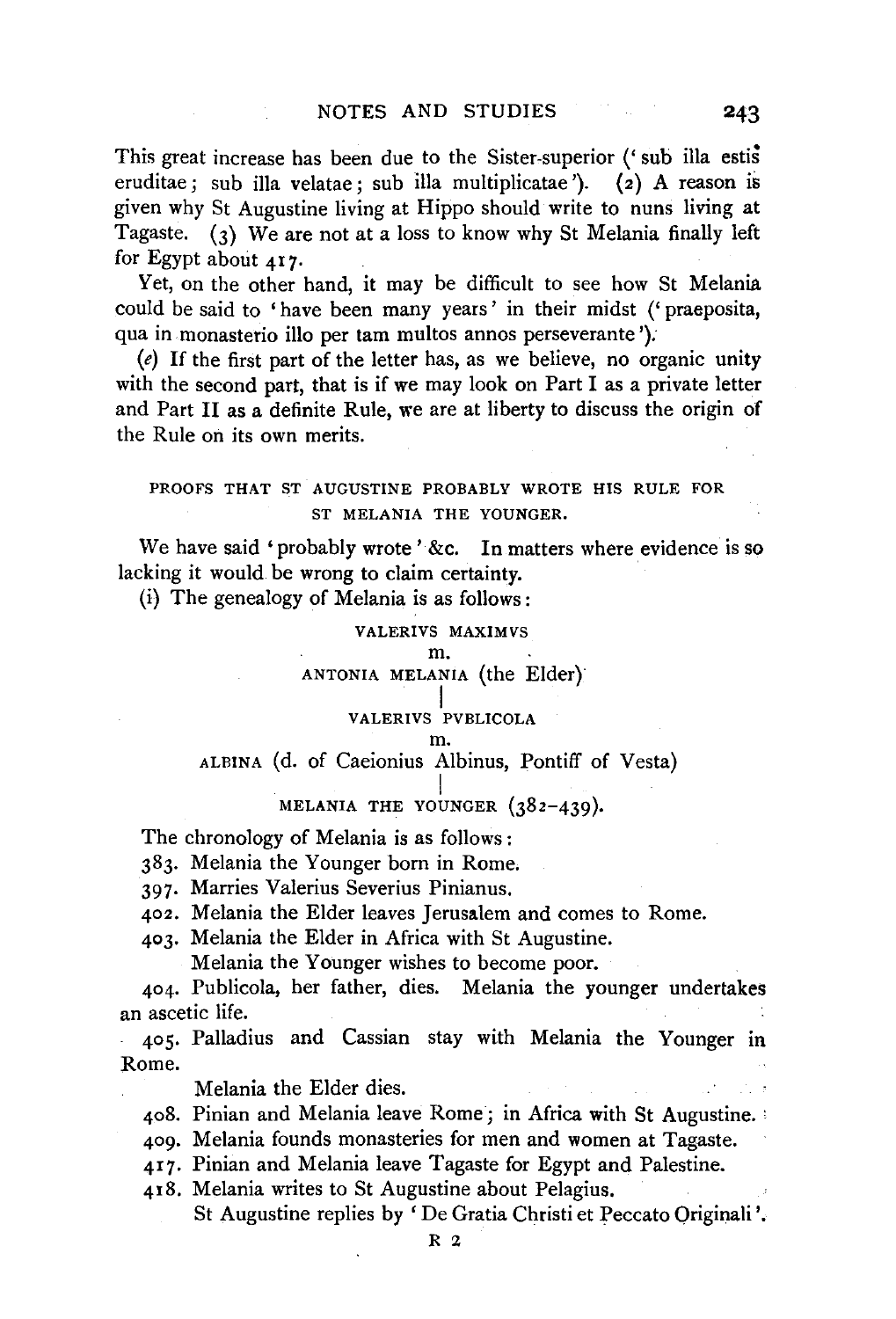### **244** THE JOURNAL OF THEOLOGICAL STUDIES

431. Albina, mother of Melania, dies. Melania founds a monastery in Jerusalem.

432. Pinian, husband of Melania, dies. Melania founds a monastery of men on Mount Olivet.

436. Melania visits her uncle Volusianus at Constantinople; stays with Lausus.

437· Melania dies.

(ii) The Rule of St Augustine was primarily written for women. This fact is generally accepted.

(iii) The fact that the Rule was written for women would naturally lead to the question, 'What women were of such interest to St Augustine that, having written no rule for his fellow-monks, he should write a Rule for these nuns?'

What group of women present the features of the group drawn by St Augustine in his Rule?

(iv) The group of women drawn by St Augustine included· some who had given up great riches. To the group of poorer sisters the saint gives the counsel 'Nec erigant cervicem quia sociantur *eis ad quas foris accedere non audebant'* ('Let them, i.e. the poorer sisters, not be puffed up because they associate with *those whom, in the world, they would not have dared to approach').* This is an expression of extreme emphasis.

It would hardly have been applicable to any group of women living either at Tagaste or Hippo under the charge of St Augustine's sister. The family circle of the saint belonged to the professional class. The saint himself was but a teacher of rhetoric. It would certainly be rhetoric of a superlative kind, nowhere else found in the Rule, if the poorer sisters were represented as a class *that would not have dared to approach* either the saint's sister or any other women in Africa.

But the poorer classes of Africa would literally not have dared to approach the noble patrician woman Melania, who, later on, was to draw the Empress Eudoxia on a pilgrimage from Constantinople to Jerusalem.

(v) Not only does the monastery, described by the Rule, include some rich, noble women whom the poorer sisters would not have dared to approach; but these rich women by their very alms have made it possible for the poorer sisters to dwell in the monastery. 'Illae quae aliquid esse videbantur in saeculo, non habeant fastidio sorores suas, quae ad illam sanctam societatem ex paupertate venerunt. Magis autem studeant non de parentum divitum dignitate, sed de pauperum sororum societate gloriari. Nee extollantur si communi vitae de suis facultatibus aliquid contulerunt; nee de suis divitiis magis superbiant, quia eas in monasterio partiuntur quam si eis in seculo fruerentur. Alia quippe quaecumque iniquitas in malis operibus exercetur ut fiant;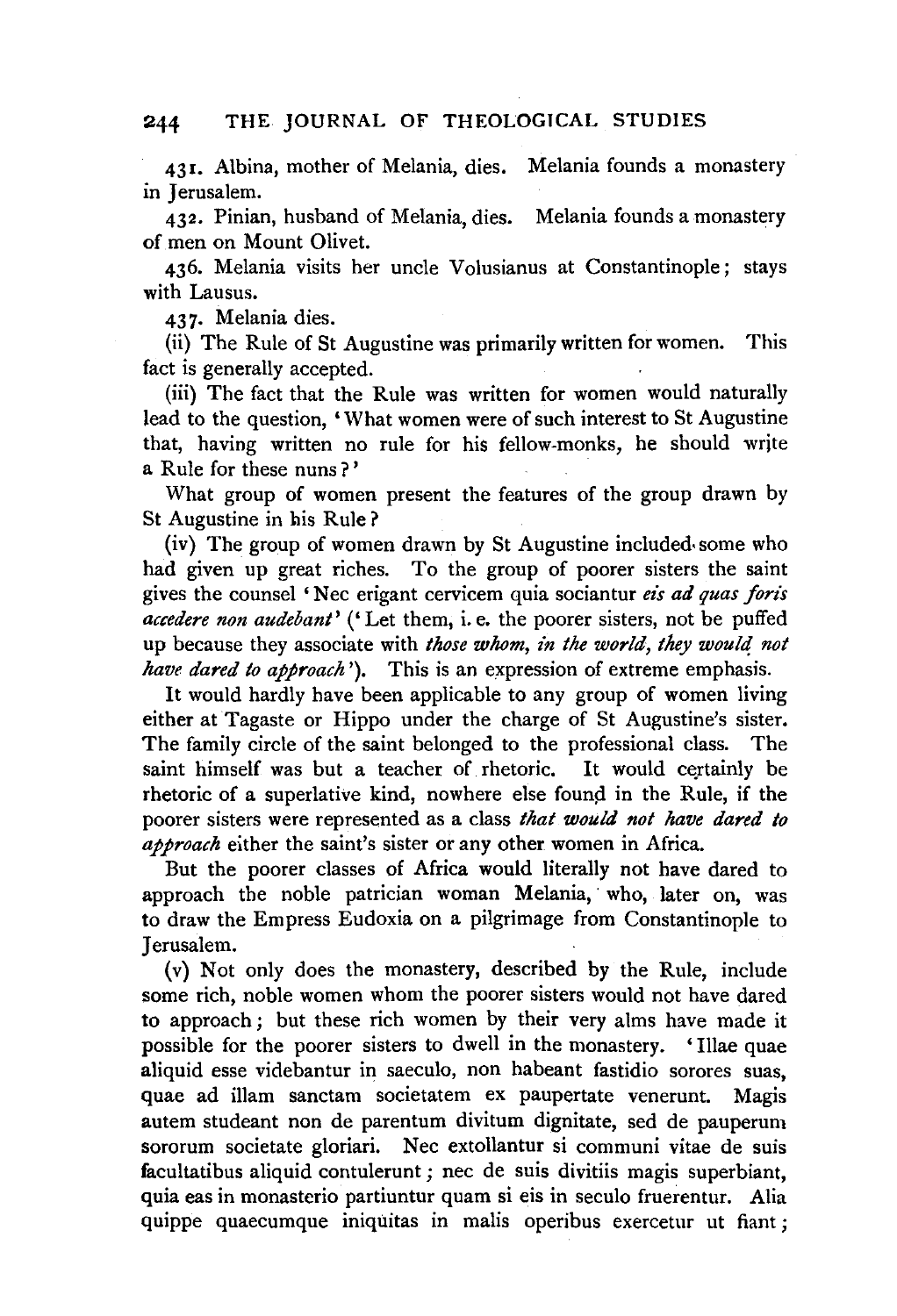superbia vero etiam bonis operibus insidiatur ut pereant. Et quid prodest dispergere dando pauperibus et pauper fieri, si anima misera superbior efficiatur contemnendo quam fuerat possidendo?' ('Those who held a certain position in the world must beware of despising those among their sisters who may have come from a poor state to his holy sisterhood. They should seek to glory in the companionship of their poor sisters more than in the rank of their rich parents. Nor ought they vainly to exult if they have contributed anything out of their abundance to the support of the community ; thus taking heed not to be more proud of their riches because they have been divided in the monastery than they were when they enjoyed them in the world. For this is the peculiar feature of pride, that whereas every other kind of wickedness is exercised in the accomplishment of bad deeds, pride creeps stealthily in and destroys even good deeds. And what, think you, does it profit one to give all her goods in alms to the poor and to become poor herself, if her wretched soul becomes more proud by despising riches than by possessing them?')

There seems slender ground for attributing this state of riches and poverty to the nuns under the rule of St Augustine's sister. But it would be the very atmosphere of the monastery ruled by Melania at Tagaste. This city was the centre of her vast African estates. 'Melania and Pinian settled at Tagaste, a town of less traffic than Carthage or Hippo. There they built and endowed with ample revenues two large monasteries, one for 130 nuns, the other for 8o monks; and Melania became not only the cedar in whose branches sparrows nested, but she herself became a sparrow. The monks and nuns were drawn from her enfranchised slaves of yesterday' *(Sainte Melanie.* Georges Goyau, xgo8, p. 113).

(vi) The Rule of St Augustine supposes amongst the nuns a literary activity which has few parallels in contemporary monasticism. ' Sive autem quae cellario, sive quae vestibus, sive quae codicibus praeponuntur sine murmure serviant sororibus suis. Codices certa hora *singulis diebus*  petantur; extra hora quae petiverint non accipiant' ('Those who have charge of the store-room, wardrobe, or books should willingly place themselves at the service of their sisters. Books should be applied for at an appointed hour *each day*, out of which time none should obtain them').

There must have been a keen appreciation of books. in a community of nuns where the library was open every day, and the librarian was commanded to serve her sisters without grumbling.

Whilst we have no means of knowing whether this atmosphere of book-learning was present in the monastery governed by St Augustine's sister, we have authentic knowledge of its presence in the monastery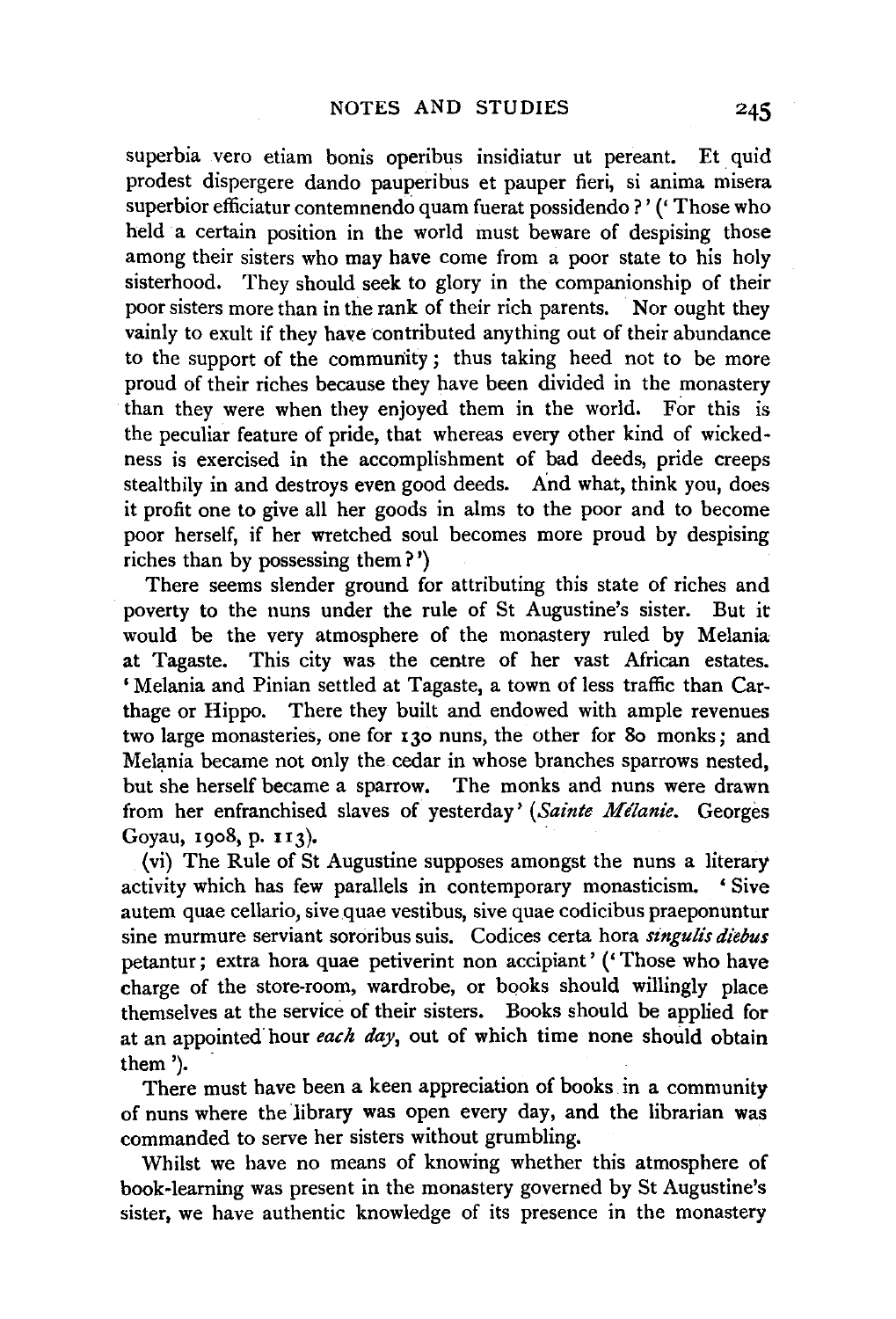ruled by St Melania. Her biographer says 'Le règlement de vie qu'elle. s'était donné l'amenait à lire, d'un bout à l'autre, un nombre déterminé de pages. Soit des écrivains sacrés, soit de leurs commentateurs, elle se faisait dieter ces pages par une nonne, et, d'avance, en connaissait si bien le texte qu'elle rectifiat, a la minute, la moindre erreur de lecture. Elle recherchait les œuvres d'exégèse, les écrits des saints ; elle s'évertuait à les assimiler de façon à n'en rien ignorer; elle les transcrivait afin de mieux les connaître' (ibid, p. 168).

(vii) Goyau, in speaking of the monastery which St Melania founded in Jerusalem 431, makes a series of contrasts between the Saint's mode of action and the Rule of St Augustine.

(a) He recalls the first discourse of St Melania to her nuns : ' I will not let you want for anything ; *keep yourselves from dealing witk men* ' ; and parallels it with the words of the Rule. ' Oculi vestri ... figantur in neminem ... - Nee dicatis vos habere animos pudicos, si habeatis oculos impudicos' ('Let your eyes be fixed ... on no man. Say not that your minds are pure if you have impure glances ').

 $(b)$  St Melania's word of self-abasement, 'I will wait upon you in everything as your servant,' recalls 'Ipsa quae vobis praeest non se existimet potestate dominante, sed charitate serviente, felicem' ('Your Superior should not take pleasure in ruling you but in serving you with all charity ').

 $(c)$  In her wise and gentle treatment of those who had led a life of luxury, Goyau sees a reminiscence of St Augustine's words, 'Quae in• firmae sunt ex pristina consuetudine si aliter tractantur in victu, non debet aliis molestum esse nee iniustum videri, quas fecit alia consuetudo fortiores' .<sup>('</sup>If some who are weak from former habits are treated differently in matters of meat and drink, this must. not breed any feeling of discontent, nor be considered unjust to those whom habit has made stronger';  $ibid$ . pp. 159, 160).

 $(d)$  A more striking relation between the practice of St Melania and the Rule of St Augustine is thus described by Goyau : 'Soucieuse de mettre ses religieuses a proximite de Dieu, Melanie fit elever dans le monastère même un petit oratoire privé, comme il en existait en Afrique dans les communautés des vierges par saint Augustin' (ibid. p.  $165$ ); Goyau has overlooked or has not emphasized the fact that this custom of having an oratory in the monastery itself is part of the Rule of St Augustine: ' In ORATORIO nemo aliquid agat nisi ad quod est factum, unde et nomen accepit'. ('In the Oratory let no one do anything except the one thing for which it is made, and from which its name is derived').

 $\therefore$  (viii) But perhaps the most striking identification between St Melania's rule and the Rule of St Augustine is the fact that from Lausus, the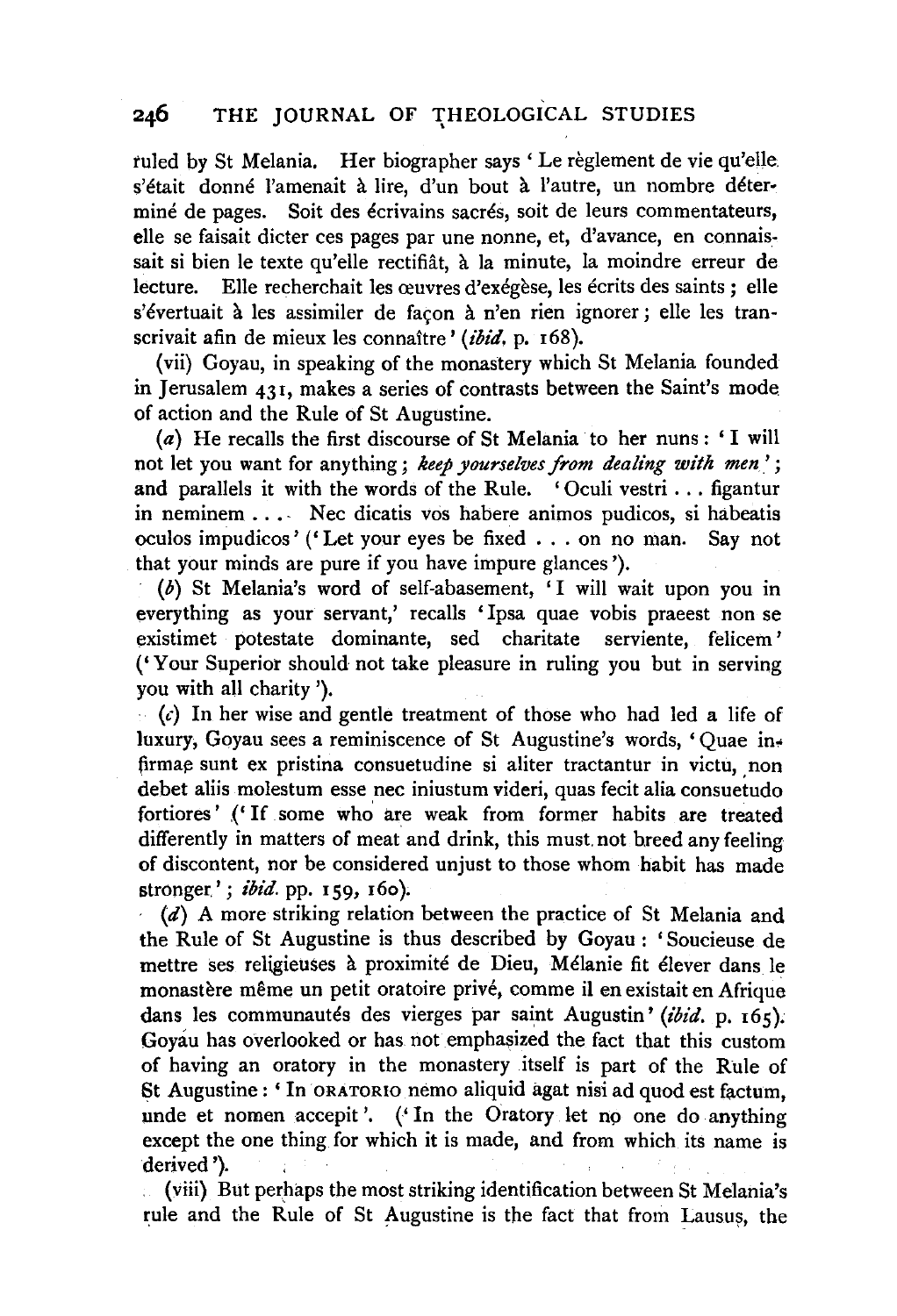prefect of Constantinople, St Melania obtained *money to build a bath in her monastery of nuns.* 

(a) Cardinal Rampolla writes' Contrary to the practice of the other monasteries of her time, she was careful that the religious over whom she ruled should have an abundant supply of fresh water. She even went so far as to provide a bath ; to procure which she had recourse to a rich Koman patrician living at Constantinople, probably Lausus, formerly prefect of the palace under Arcadius' *(Life of St Melania,*  London 1908, p. 213).

It need hardly be mentioned that it was for this Lausus that Palladius (whom we have seen in the house of Melania in Rome) wrote his famous history of the Christian hermits and monks called *The Lausiac History.* 

 $(b)$  The moderation of St Melania the younger may be measured by the following anecdote of her grandmother, the elder Melania, which is recorded by Palladius in his Lausiac History : ' It happened by chance that I and they' (i.e. the Elder Melania and her company) 'once travelled together from Aelia to Egypt, and we were accompanying on our journey the gentle virgin Sylvania, the sister of Rufinus, a man of consular rank. Jovinianus was also with us. Now he was at that time a deacon ; but subsequently he became bishop in the Church of God of the city of Askalon. He was a God-fearing man and was exceedingly well versed in doctrine. And it came to pass that a fierce and fiery heat overtook us on the way; and we came into Pelusium that we might rest therein. And Jovinianus, who is worthy of admiration, came by chance upon a trough for washing. And he began to wash his hands and his feet in a little water that by means of the coolness thereof he might refresh himself after the intensity of the blazing heat. Then having washed himself he threw on the ground a sheep-skin whereon he might rest from the labour of the journey.

'And behold, the mighty one among women stood up over him like a wise mother, and in her simplicity rebuked him with her word, saying, "Seeing that thou art still in the heat of youth, how canst thou have confidence that by means of carefulness on thy part thou wilt be able to resist the natural heat of the constitution of the body which still burneth in thy members? And dost thou not perceive the injurious effects which will be produced in thee by this washing? Believe me, O my son, for I am this day a woman of sixty years old from the time I took upon myself this garb. Water hath never touched more of my body than the tips of the fingers of my hand; and I have never washed my feet or my face or any one of my members. And although I have fallen into many sicknesses and have been urged by the physicians, I have never consented nor submitted myself to the habit of applying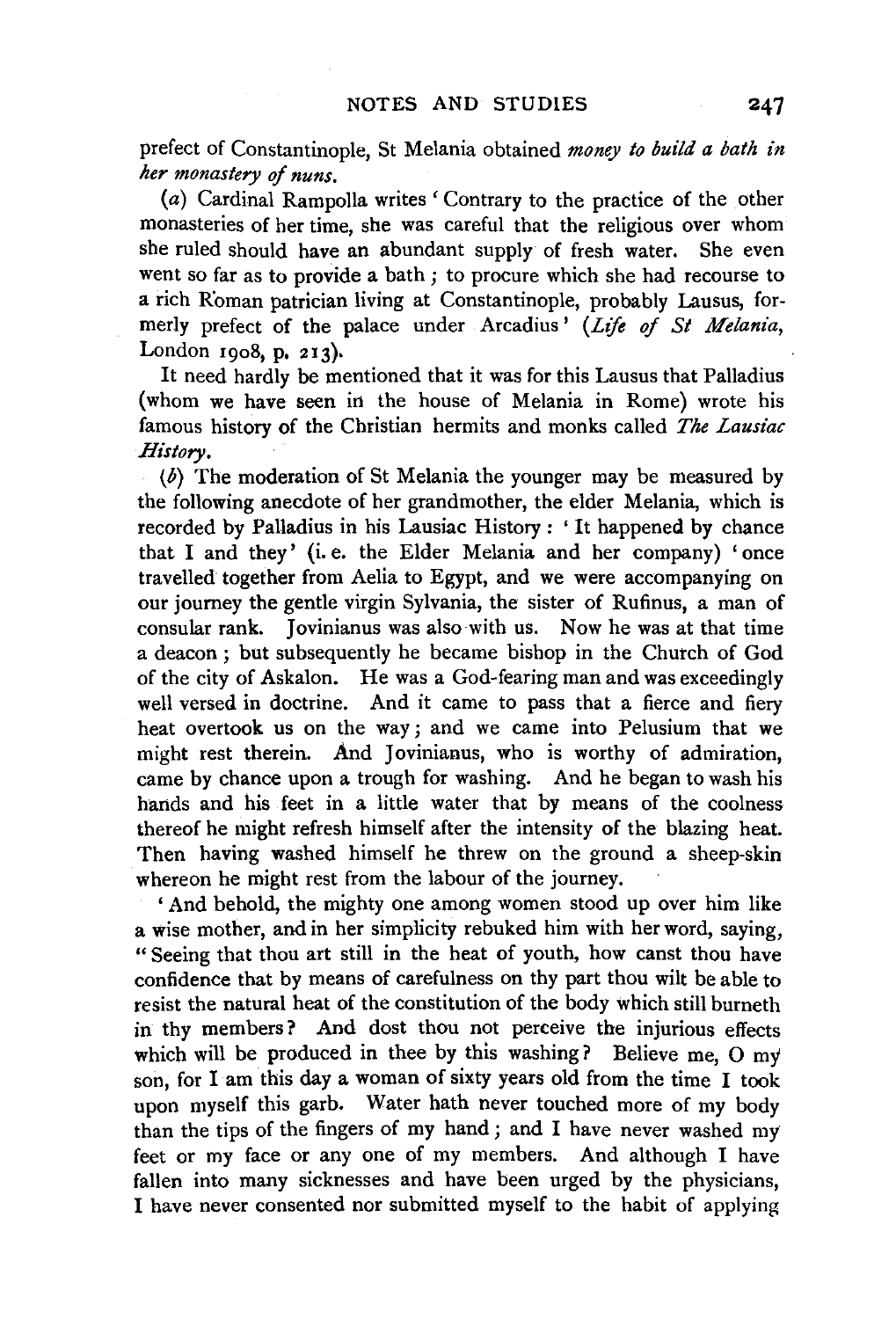water to any part of my body' (Paradisus of Palladius, tr. by Walter Budge, London  $1907$ ; i pp.  $159-160$ ).

 $(c)$  Perhaps this heroic if not wholly wise attitude towards baths was part of St Jerome's dominant influence over the Elder Melania. Fr H. Dumaine says 'C'était . . . à saint Jérôme . . . qu'il appartenait, avant tout autre, d'encourager cette pratique d'ascèse. Maints passages de ses lettres en temoignent : le bain est pour lui un deplorable excitant à la mollesse' [*Dict. Arch. Chrét.*--Bains, p. 90]. St Jerome . singles out for praise St Melania the Elder and St Paula in this matter of abstaining from baths.

(d) Indeed, in speaking of Paula the Elder who had founded one monastery for men and another for women at Bethlehem, St Jerome says: 'Balneas nisi periclitans non adiit' ('No one goes to the baths without danger'). Again, speaking of the nuns whom Paula gathered round her in the monastery at Bethlehem, St Jerome says: 'Unus omnium habitus. Linteamine ad tergendas solum manus utebantur . . . Si vidisset (Paula) aliquem comptiorem . . . dicens Munditiam corporis atque vestitus animae esse immunditiam' ('All the sisters were clothed alike. Linen was used only for drying the hands.  $\ldots$  If she (Paula) saw any of them attentive to her dress  $\ldots$  she would say, "A clean body and clean clothes mean an unclean soul"' [Epist. cviii]).

(e) All this must be contrasted with the wise Rule of St Augustine, 'Lavacrum etiam corporum, ususque balneorum non sit assiduus; sed eo quo solet intervallo temporis tribuatur, hoc est, semel in mense. Cuius autem infirmitatis necessitas cogit lavandum corpus, non longius differatur ; fiat sine murmure de consilio medici, ita ut etiam si nolit, iubente praeposito faciat quod faciendum est pro salute' ('Bodily washing and the use of the baths should not be too frequent ; but should be accorded at the stated intervals, that is, once a month. When any ailment necessitates a bodily washing, it should not be put off longer. Let it be done without murmuring by the advice of the doctor ; so that even if it is not desired that may be done by command of the superior which ought to be done for the health of the body').

This wise asceticism of the Rule of St Augustine is all the more remarkable because even a century later the Rule of St Benedict says, ' Balnearum usus infirmis quotiens expedit offeratur; sanis autem, et maxime iuvenibus tardius concedatur' ('Let the use of the baths be granted to the sick as often as needed ; but to the hale and especially to the young it should be rarely allowed').

 $(f)$  It is therefore significant that St Melania the Younger chose not to live in the monastery of St Paula at Bethlehem, nor yet in the monastery of her grandmother the Elder Melania on Mount Olivet, but